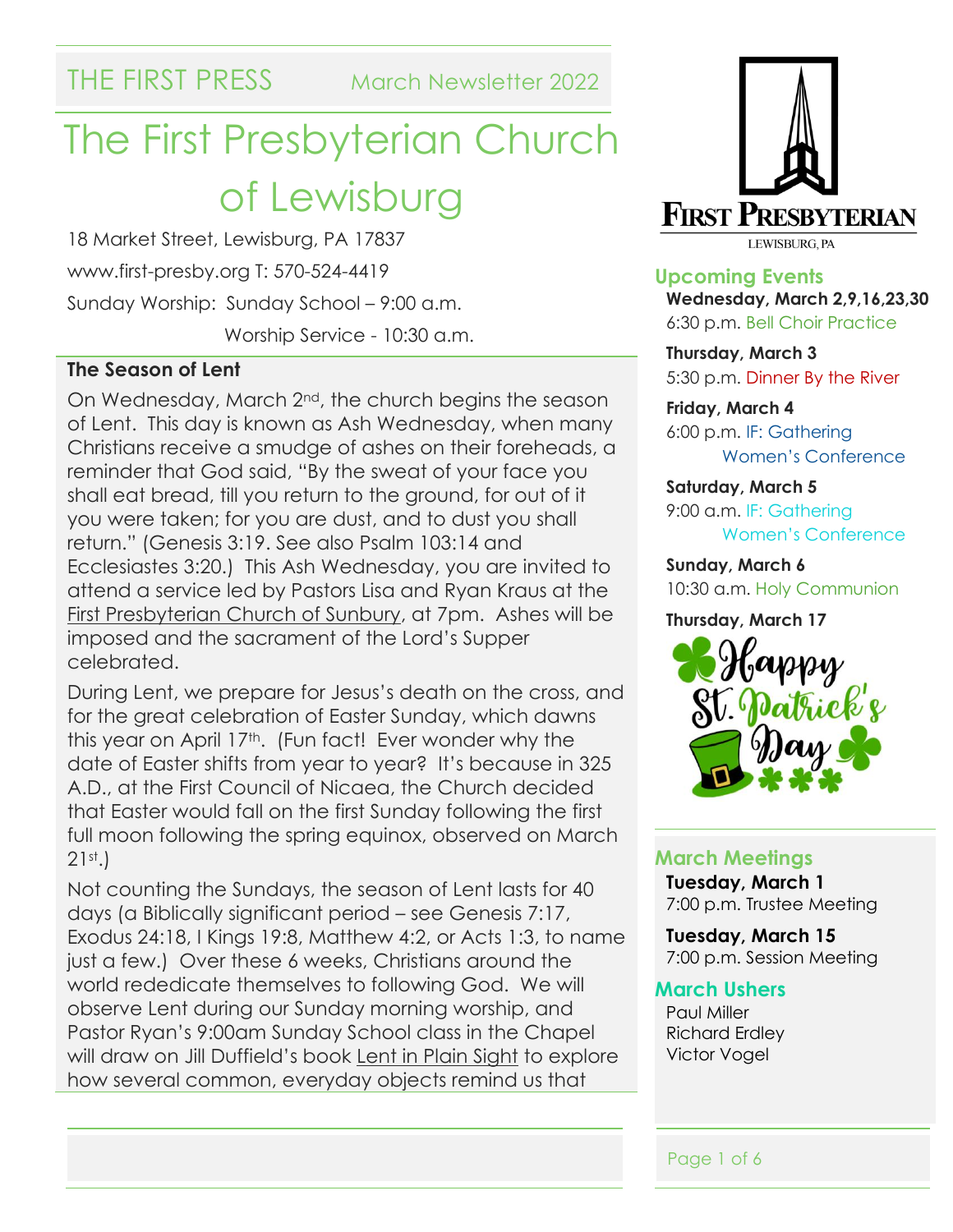through the love and grace of Jesus Christ, the kingdom of God is in our midst!

Peace to you!

Pastor Ryan



Welcome to the Union County Giving Closet! It is with great joy and excitement that we share this new program that will be housed right here, in our own church! The UC Giving Closet is a new beginning for the Clothes Share program that closed at the end of 2021 when the Eastern Union County Food Bank

moved to the United Pentecostal Church and began serving all of Union County.

The Union County Giving Closet will operate slightly differently than the Clothes Share program but there are a lot of the same ways that you can get involved. First and foremost, we need donations of new and gently used children's clothing and shoes in all sizes to begin building our inventory. It's the perfect time to clean out your children's closets for spring and we will gladly accept the clothing that they no longer need. We will also be collecting new packs of socks, underwear, and pajamas to include in our distributions. We hope to send the packages in large, heavyweight, reusable shopping bags so if you have any extra of those, please think of us before throwing them away or recycling them.

We will also need volunteers to collect and sort donations, pack bags for distribution and deliver bags to the United Pentecostal Church. If you prefer to give a monetary donation, please contact the office at 570-524-4419. You can also donate on our website [https://first-presby.org](https://first-presby.org/) by clicking the green GIVE button on the top of the page, click on "Add or change funds," select "Union County Giving Closet" from the fund list and enter the amount to donate. We appreciate any and all involvement from the church family and our community so please help spread the word and follow us on Facebook @ucgivingcloset.

Questions??? Please contact Alison Collins at the church office at 570-524-4419 or [ucgivingcloset@gmail.com.](mailto:ucgivingcloset@gmail.com)



#### **Let's Keep Coffee Hour Brewing!**

Volunteers are needed to ensure coffee hour continues every Sunday from 10:00– 10:30 a.m. Coffee and treats provided, or you can bake/buy your own. Please choose a date on the sign-up sheet located in the kitchen. Thank you!



All are welcome to join a women's Bible study in the Chapel on **Wednesday, March 2nd, 9th, 16th, 23rd and 30th at 10:00 a.m**. Everyone is asked to wear a mask. Led by Bea Heid.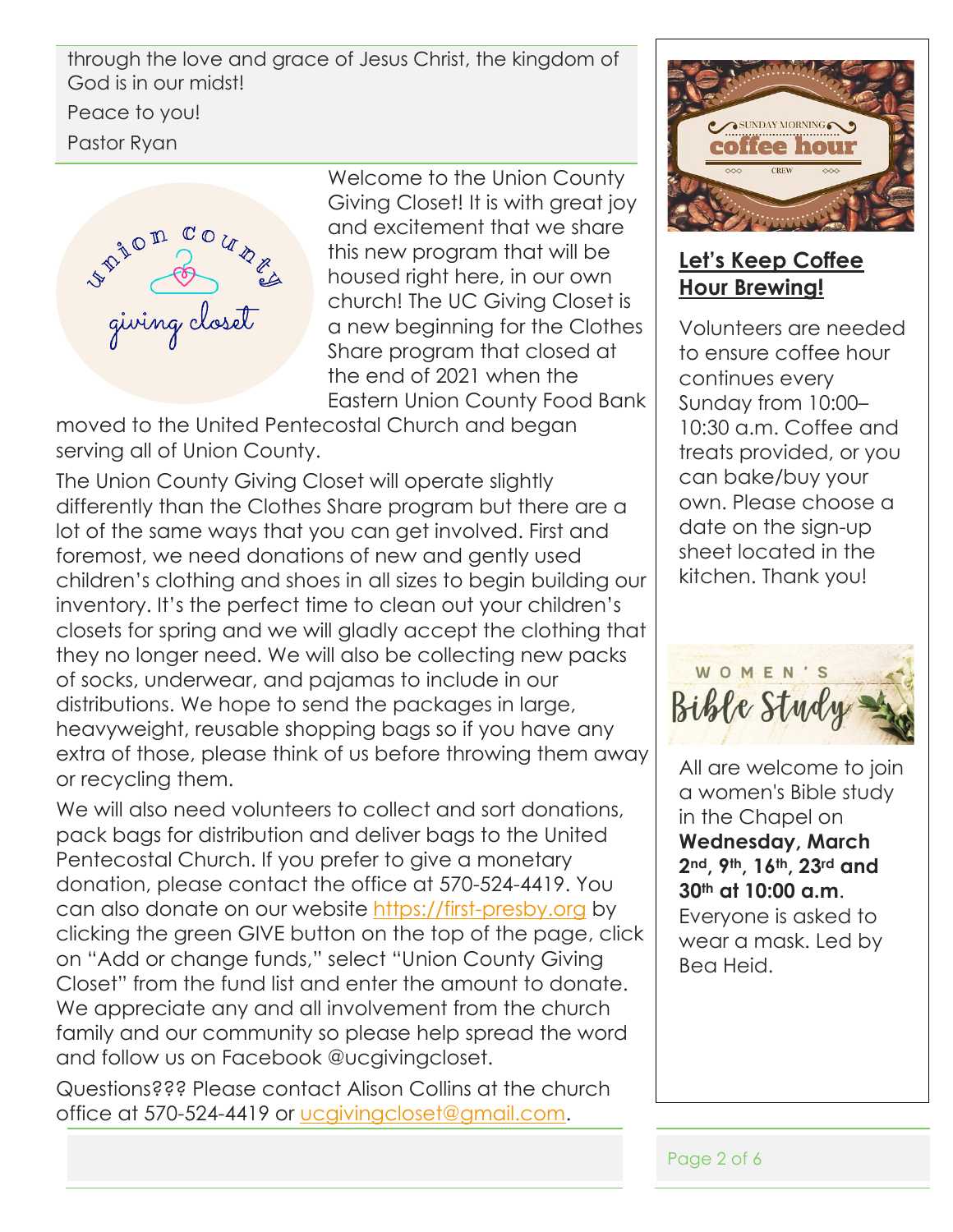#### **March Birthdays & Anniversaries**

#### **March Birthdays**

- 2 Spencer Barlett, Cecilia Peterson
- 5 Dustine Koons
- 8 Jeanette Campbell, Tom Campbell, Dave Thomas
- 9 Caden Papson
- 10 Laura Moore, Gerry Schwieger
- 13 Amy Cooper
- 14 Victor Vogel
- 15 Anna Griffith
- 16 Abigail McManus, Jon Walz
- 21 Marilyn Gaver, Ray Walz
- 22 Paige Kerstetter
- 27 Christopher Tirpak
- 28 Sarah Bolig, Kathy Gathman
- 29 Lauren Mebius
- 31 Sutton Kovaschetz, Dale Lind, Margaret **Weirick**

### **March Anniversaries**

- 7 Joe & Marguerite Santorine
- 14 Mark & Jessica Heid
- 17 Sam & Barb Taggart
- 19 Jeff & Heather Creighton
- 22 John & Cindy Jones

## **UPCOMING USHERS:**

April 2022 May 2022 June 2022 Mark Temple Dan Wagner Rob Guissanie Terry Light Bill Black Sharon Pearce Ryan Graver **Brent Papson** Mark Reif \*If the month isn't convenient for you, let the Office know. If you will be absent one week, please find a substitute.







#### Page 3 of 6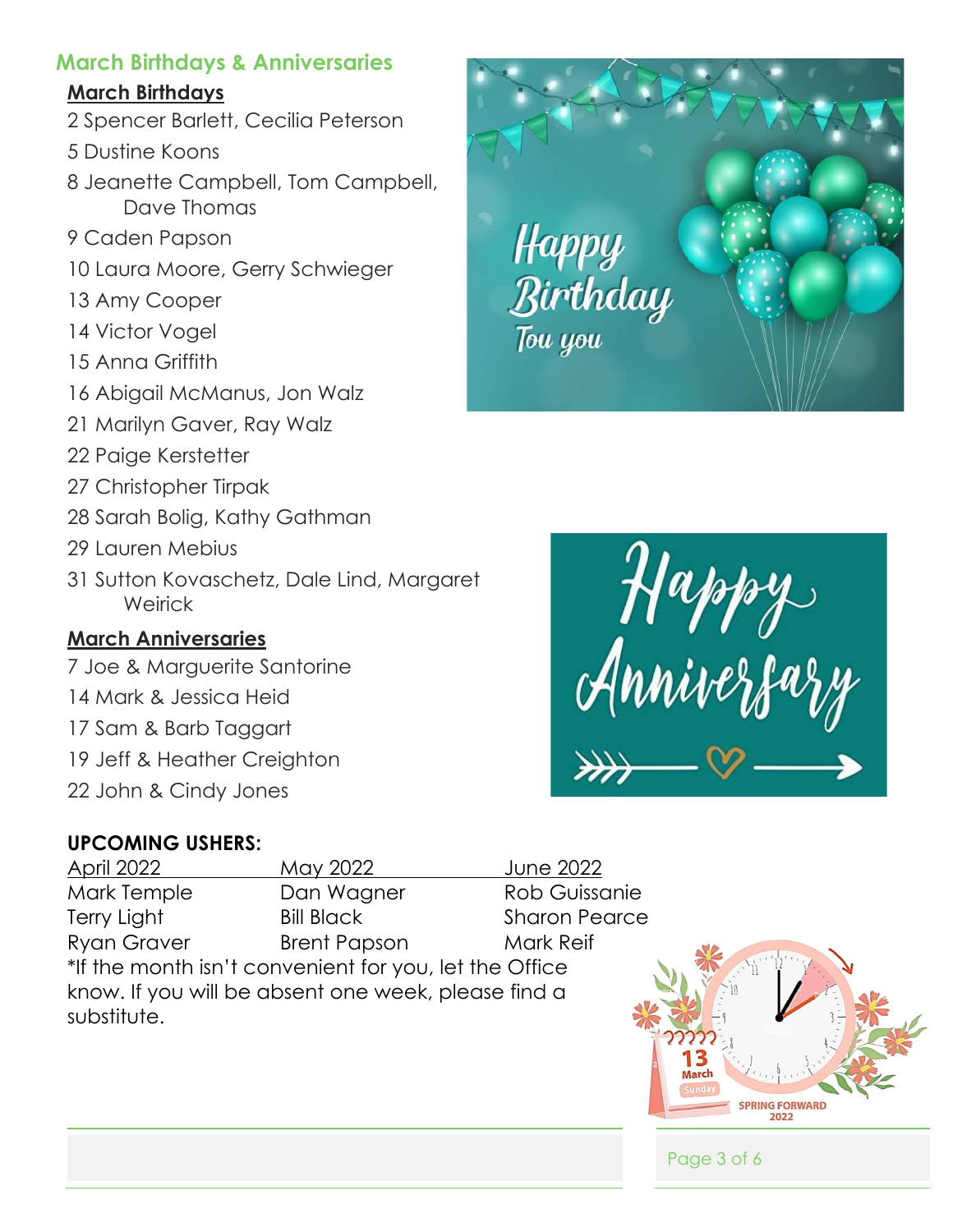

## **First Presby Kids News** MARCH 2022

*"He answered, 'Love the Lord your God with all your heart and with all your soul. Love him with all your strength and with all your mind. And love your neighbor as you love yourself.'"* Luke 10:27

**Spring is coming!** We continue to have so much to offer the kids of our congregation! In Sunday school, we explore Jesus' parables and in Kids' Church we continue our series on the Beatitudes. We have many ways in which to serve our children – we hope you'll be a part of it!

**Nursery care is available** for children from birth through age 3.

**Sunday School classes are available** for children from age 4 through 6<sup>th</sup> grade.

**Kids Church is open** to children from age 4 through 3<sup>rd</sup> grade.

#### **Our Sunday schedule remains as follows:**

9:00 a.m. Sunday School in the Education Wing

10:00 a.m. Coffee hour in the Great Hall

10:30 a.m. Worship in the Sanctuary; Kids are dismissed to Kids' Church after the Children's Message (NO Kids' Church on the last Sunday of every month)

## **DON'T MISS ALL THE FUN COMING UP…**

**First Friday @ First Presby – Friday, April 1, 5:30 – 8:00 pm.** Join us for game night – active games and board games. Kids aged 3 through 11 are welcome. Dinner and dessert are provided. Adult volunteers are needed!

**Annual Easter Egg Hunt – Friday, April 15 @ 10:30 am.** Rain or shine – bring an Easter basket and enjoy Easter stories, crafts, activities and an egg hunt! Appropriate for children through age 11.

**First Friday @ First Presby – Friday, May 6, 5:30 – 8:00 pm.** This will be our final First Friday for the 2021/2022 school year. We'll celebrate all things spring!

**Vacation Bible School – June 27-July 1, 9:00 am – 12:00 pm.** Make Waves with us as we learn that what we do today can change the world around us. Kids entering Kindergarten through 5<sup>th</sup> grade are welcome to attend. Youth and Adult volunteers are needed!

### **Follow us on Facebook @ FirstPresbyLewisburgPA**

| Corey Jusko | Director of Children's Ministry | firstpresbykids@gmail.com |
|-------------|---------------------------------|---------------------------|
|             |                                 | Page 4 of 6               |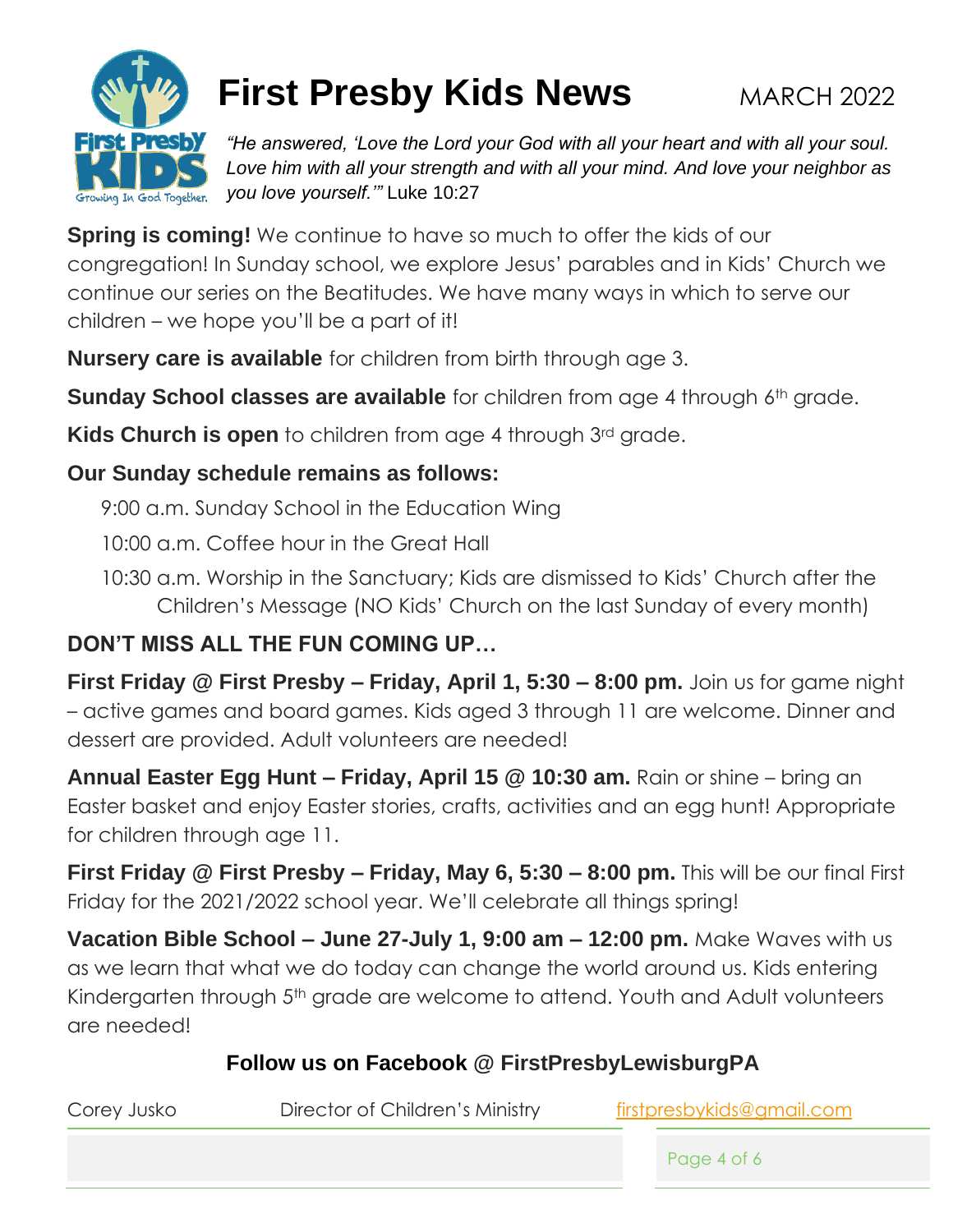# **IF:GATHERING 2022 MARCH 4-5**

What: If:Gathering 2022 is a two-day live-stream event where women will learn how to live a fully Christian life in our current, modern world. Hosted by Jennie Allen, bible teacher, author, and founder of IF:Gathering. Featuring 30 prominent Christian speakers, authors and teachers.

When: Friday, March 4- Doors open at 6:00 p.m. for fellowship & refreshments (program from 7:00 p.m.-10:30 p.m.)

Saturday, March 5- Doors open at 9:00 a.m. for breakfast & fellowship (program from 10:00 a.m.-5:00 p.m.) Lunch is also provided.

Where: First Presbyterian Church, 18 Market St, Lewisburg, PA

Registration fees are covered by First Presbyterian Church; a free will cash donation will be accepted during the event to help offset associated costs.

Registration is available online by clicking **HERE**.

Paper registration forms are also available in the Narthex.

Questions? Contact Corey Jusko



Page 5 of 6